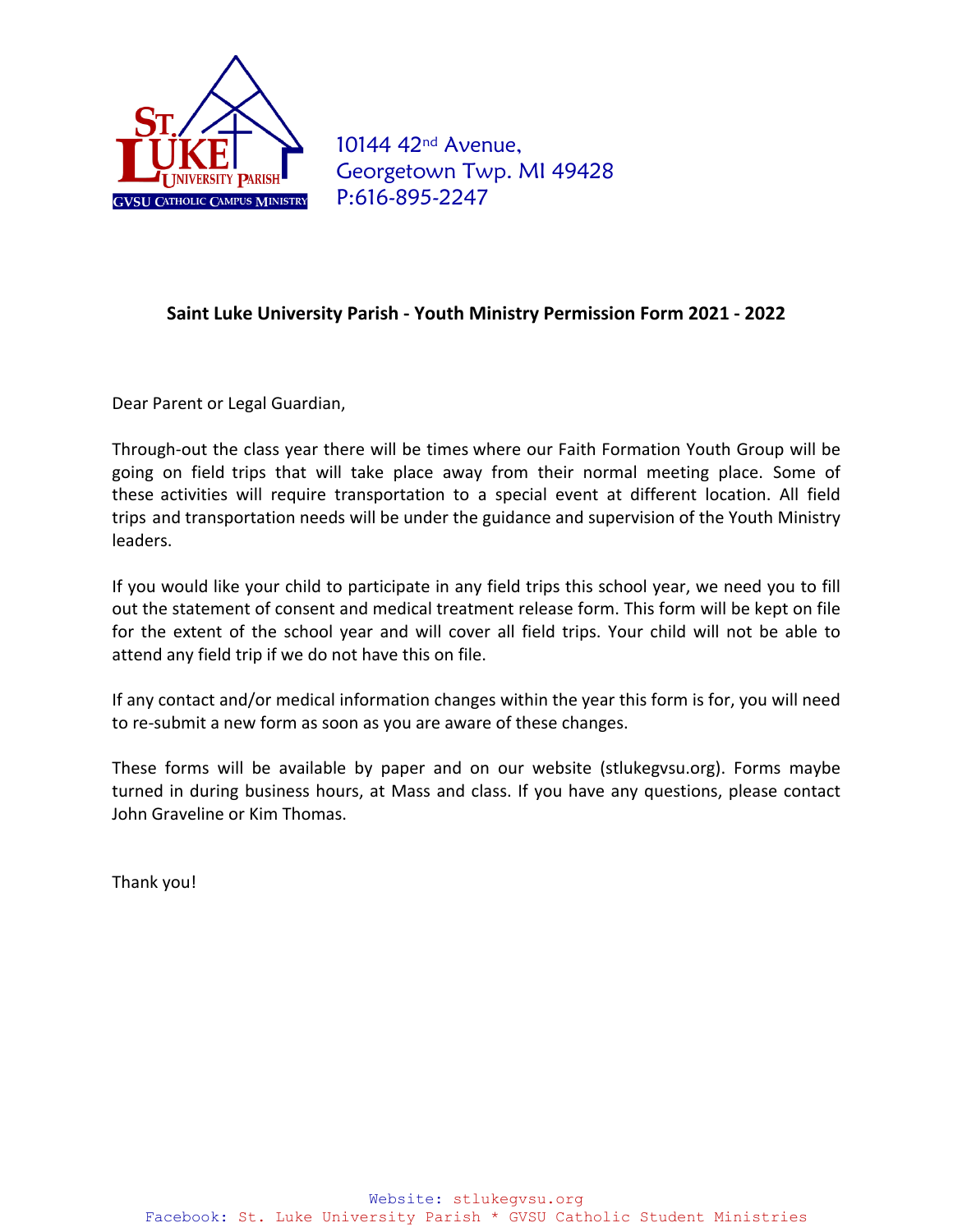# **Youth Ministry 2021- 2022 Field Trip Statement of Consent**

I hereby give consent for my child, in all field trips in the 2021 - 2022 for High School Religious Education at Saint Luke University Parish, 10144 42nd Avenue, Georgetown Twp., MI 49428. I understand that the event will take place away from the school/parish grounds. I further consent to the conditions stated on the *'Youth Ministry Field Trip Information***'** page regarding field trips, including transportation to and from these trips.

In consideration of my child being allowed to participate in field trips, I agree to waive and release, and indemnify and hold harmless St Luke University Parish, any and all affiliated organizations, its/their employees, agents, representatives, volunteers and drivers, from any and all claims I or my child may have, excluding claims for intentional misconduct or gross negligence, arising from or relating to my child's participation in this event.

I authorize St Luke University Parish to obtain necessary medical treatment for my child in case of illness, injury, or accident.

In the case that we need to contact a parent/guardian during a field trip, please provide us with the name(s) and phone number(s):

#### **1. Main Contact**

## **2. Secondary**

Name: Contact #:

# **Parent**

I certify that I am the (*check one*) \_\_\_\_\_\_\_\_\_ custodial parent \_\_\_\_\_\_\_\_ legal guardian of the minor child named above, and I agree to the above terms for myself and for my minor child.

\_\_\_\_\_\_\_\_\_\_\_\_\_\_\_\_\_\_\_\_\_\_\_\_\_\_\_\_\_\_\_\_\_\_\_\_\_\_ \_\_\_\_\_\_\_\_\_\_\_\_\_\_\_\_\_\_\_\_\_\_\_\_\_\_\_\_\_\_\_\_\_\_\_\_

(Print Parent's Name) (Parent's Signature)

\_\_\_\_\_\_\_\_\_\_\_\_\_\_\_\_\_\_\_\_\_\_\_\_\_\_\_\_\_\_\_\_\_\_\_\_